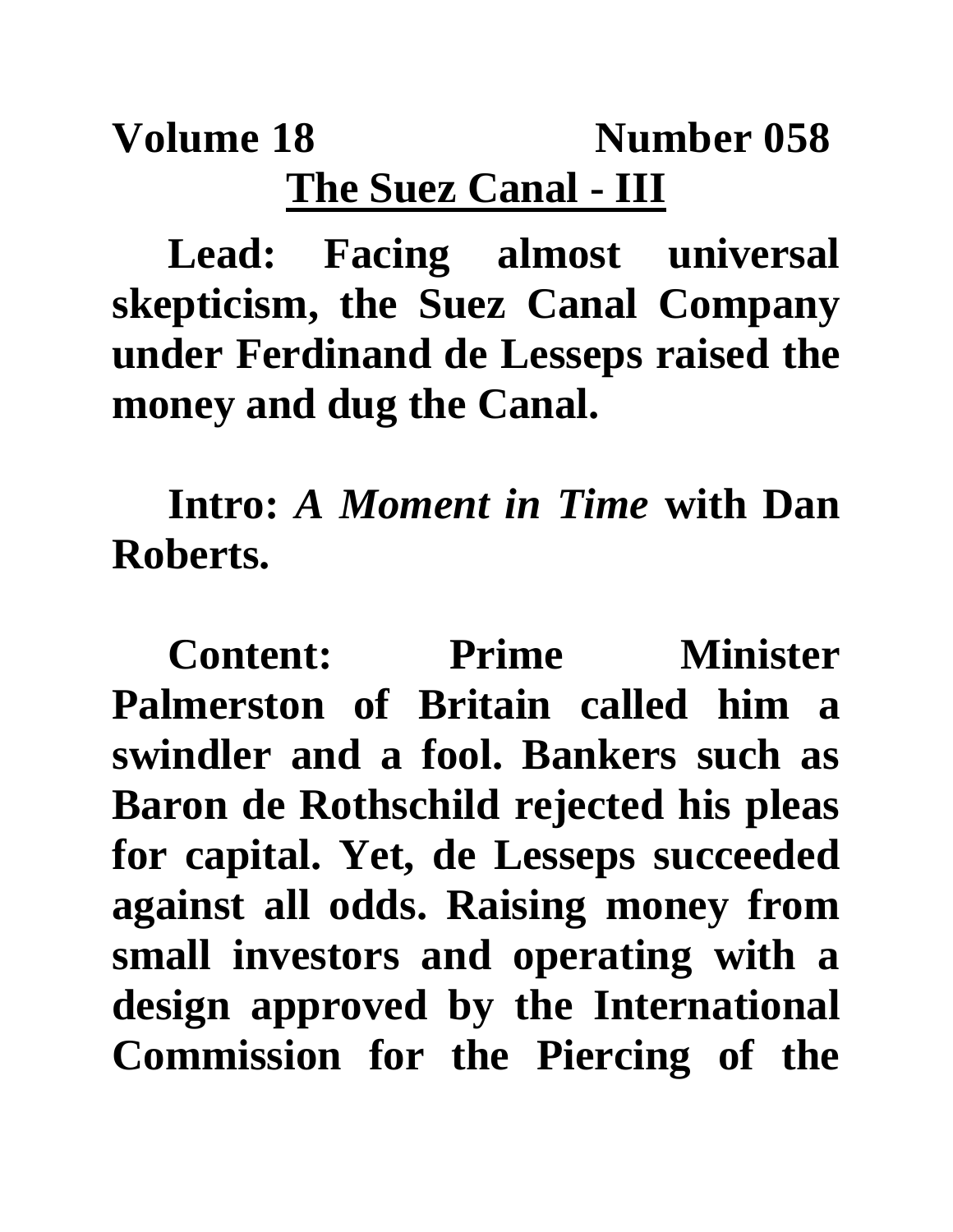**Isthmus of Suez, he broke ground in 1859 near the future Port Said. It took ten years to construct the canal. At any given point 30,000 workers were employed often under harsh, forced conditions. More than a million were so engaged and thousands of laborers died on the project. Progress was often delayed by labor disputes and the outbreak of diseases such as cholera, but in the end the canal was completed primarily due to the importation of giant French-designed steam shovels and dredges.** 

**Four years behind schedule, the Suez Canal was completed and opened on November 17, 1869. De Lesseps, accompanied by Empress Eugénie sailing on the imperial yacht, passed**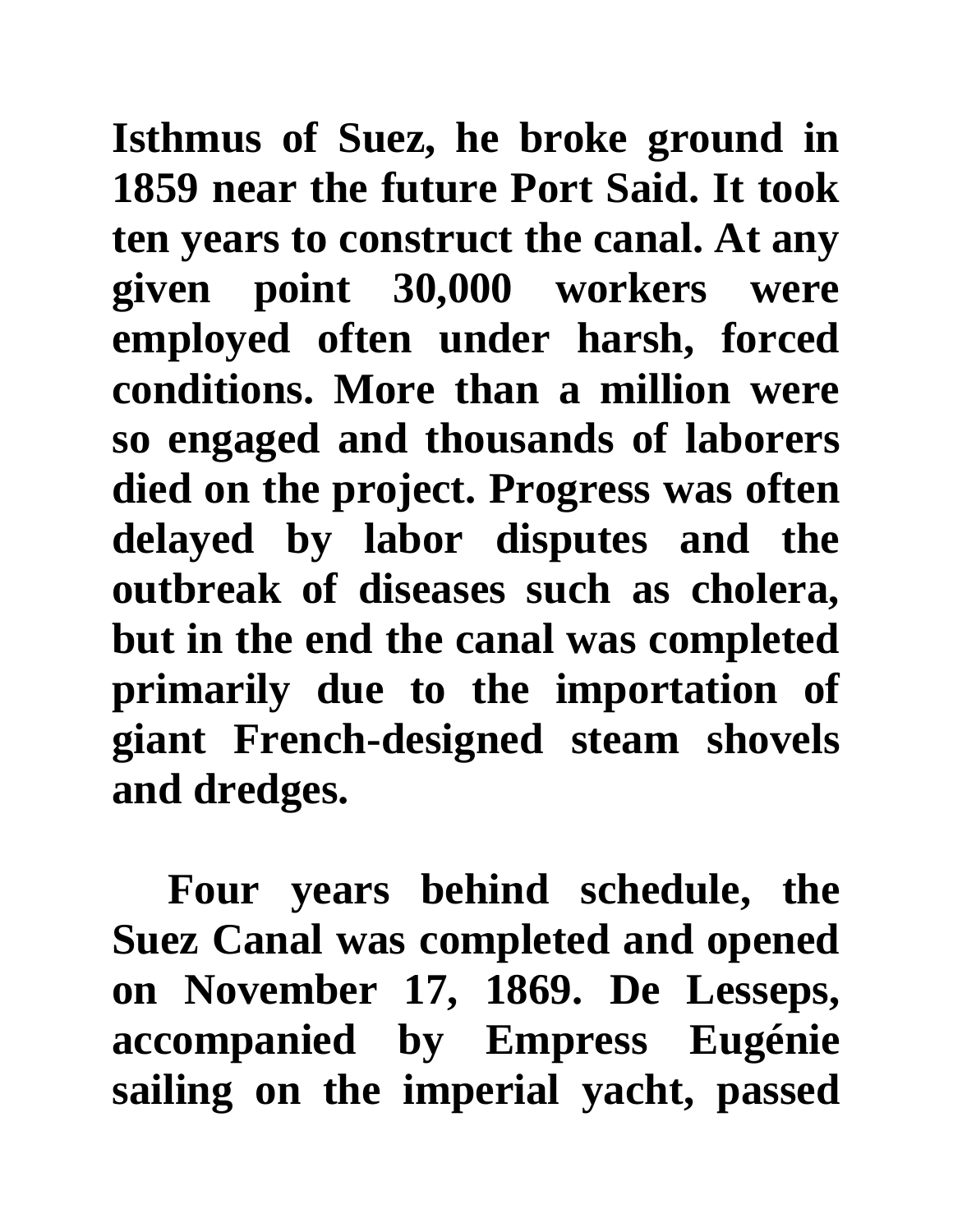**through the canal of his dreams to the acclaim of tens of thousands lining the bank. The first few years were a financial rough patch. As the canal was only 25 feet deep, only 500 ships used it during the first full year. Rates were increased and improvements made it more useful, and soon it became among the waterways most heavily used in the world. Ironically, for all its opposition, the British government ended up being the largest if not controlling stockholder, and the Suez Canal became the absolutely essential linchpin of the British Imperial lifeline between Europe and Asia.**